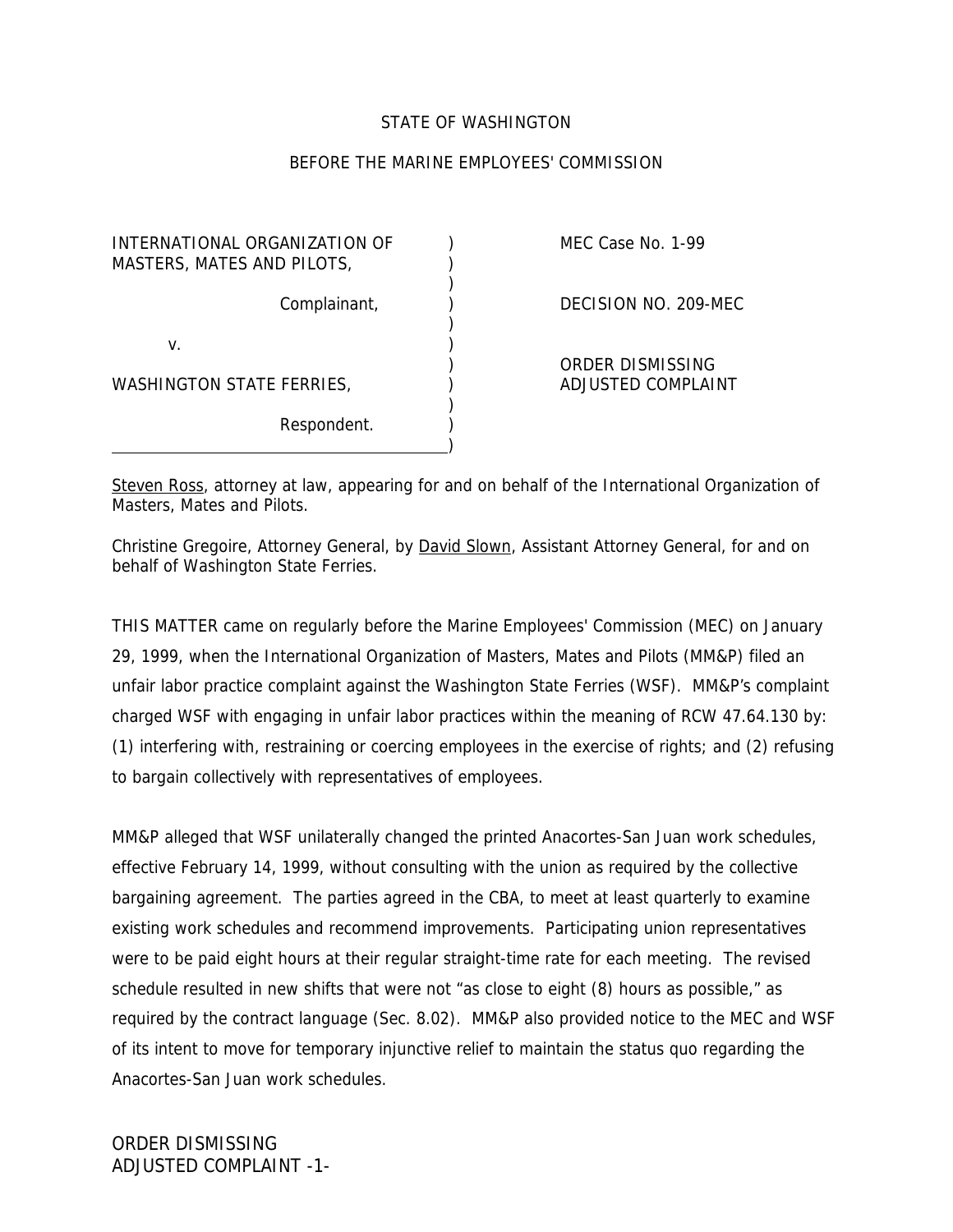Following review, the Marine Employees' Commission determined that the facts alleged may constitute an unfair labor practice, if later found to be true and provable. Commissioner David E. Williams was appointed to act as hearing examiner. A settlement conference was scheduled for February 8, 1999 and the hearing for March 5, 1999.

Commissioner John Sullivan and Director Janis Lien conducted the settlement conference on February 8, 1999, at which time the parties resolved the dispute.

By letter dated February 9, 1999, MM&P counsel Steven Ross withdrew MEC Case No. 1-99. A copy of the settlement agreement is appended hereto and included in the Order by reference.

### **ORDER**

It is hereby ordered that the unfair labor practice complaint, filed by MM&P against WSF and docketed as MEC Case No. 1-99, be dismissed.

DATED this 26th day of February 1999.

MARINE EMPLOYEES' COMMISSION

/s/ HENRY L. CHILES, JR., Chairman

/s/ JOHN P. SULLIVAN, Commissioner

/s/ DAVID E. WILLIAMS, Commissioner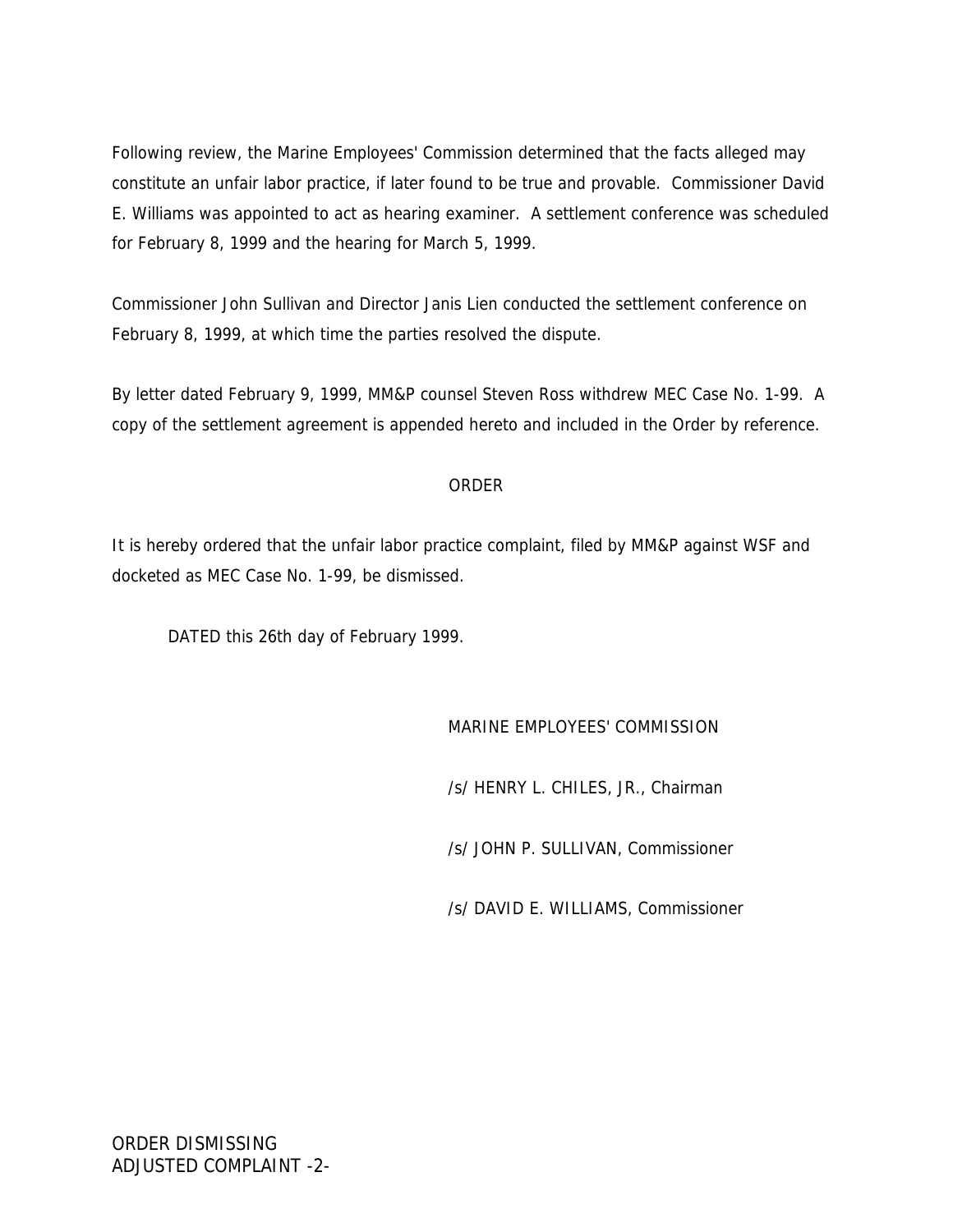ORDER DISMISSING ADJUSTED COMPLAINT -3-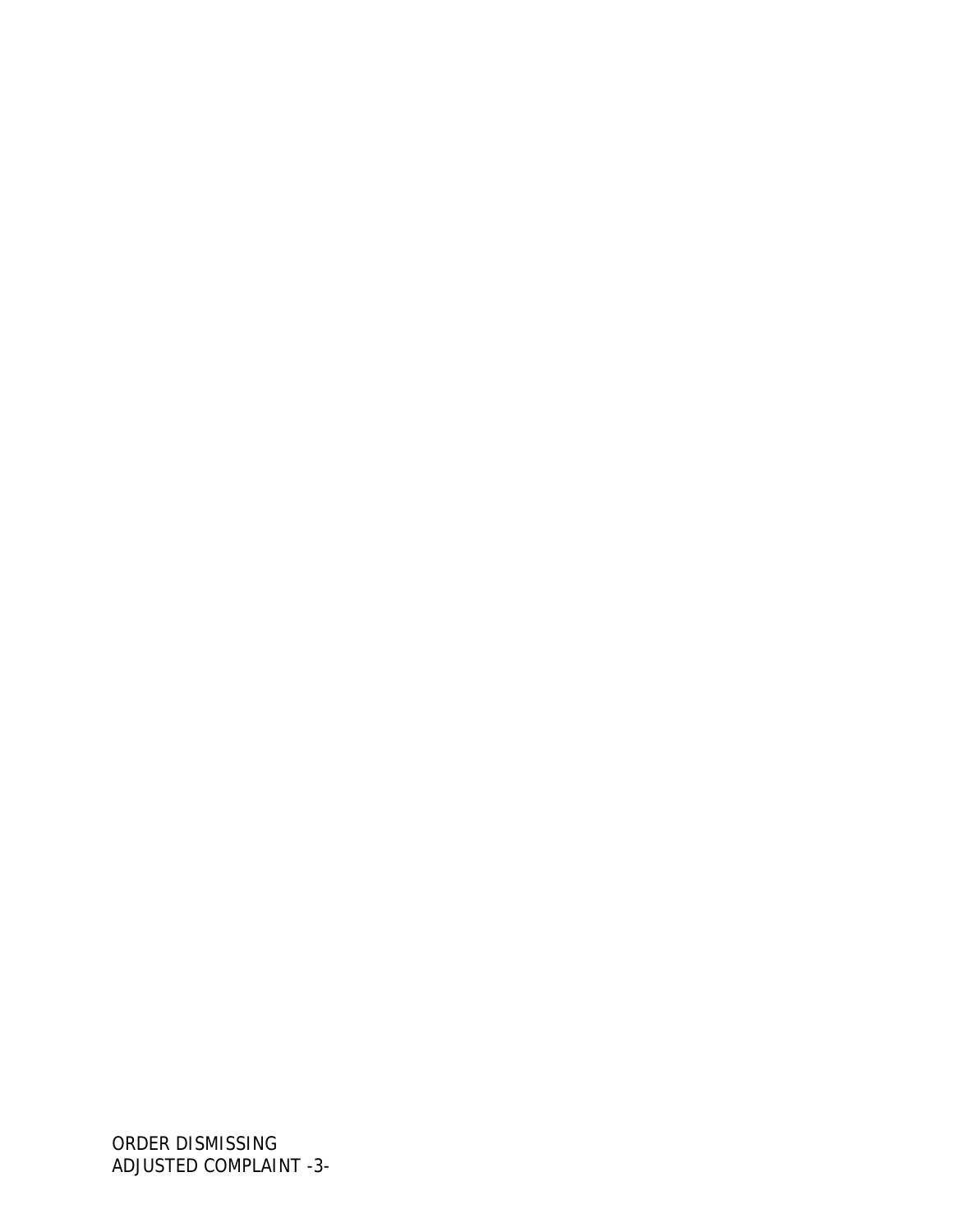# Settlement of MEC Case 1-99

In full and complete settlement of MEC case 1-99, it is hereby agreed, by and between the International Organization of Masters, Mates & Pilots (IOMM&P) and Washington State Ferries (WSF), as follows:

- 1. The parties mutually reaffirm the provisions of Rule 8.02 of their Collective bargaining Agreement (CBA).
- 2. The parties agree that a more structured framework for implementation of Rule 8.02 is desirable and will benefit both parties, as compared with the prior practice of implementation of this provision.
- 3. The parties agree to meet on February 18, 1999 to discuss work schedules and other matters incidental to the changes to the Spring 1999 Sailing Schedule on the Anacortes - San Juan's runs, and 1999 Summer Sailing Schedule.
- 4. Prior to the February 18, 1999 meeting, WSF shall provide to IOMM&P proposals for Memoranda of Understanding regarding shift changes resulting in shifts exceeding nine hours, work schedules, and other material bearing upon scheduling. The parties mutually agree to provide all such materials, including but not limited to draft schedule changes, on a continuing basis for all future schedule changes.
- 5. The Parties Agree to four pre-scheduled meetings per year to implement Rule 8.02. The February 18, 1999 meeting shall be deemed the first meeting of 1999. At that meeting, the parties shall discuss factors bearing on the scheduling of future quarterly meetings. Within 10 days, WSF shall advise the IOMM&P in writing of the dates for the remaining three meetings for 1999.
- 6. For 2000 and succeeding years, WSF shall advise the IOMM&P in writing of the dates of all four meetings prior to January 1 of the year in question.
- 7. As a remedy for perceived inequities in the past administration of the CBA of the parties, it is hereby agreed that on February 12, 1999, two representatives of the IOMM&P shall meet with representatives of WSF for the purpose of receiving, reviewing, and examining all materials provided pursuant to paragraph 4 of this agreement. The said IOMM&P representatives shall be entitled to eight hours pay at the straight-time rate of pay.